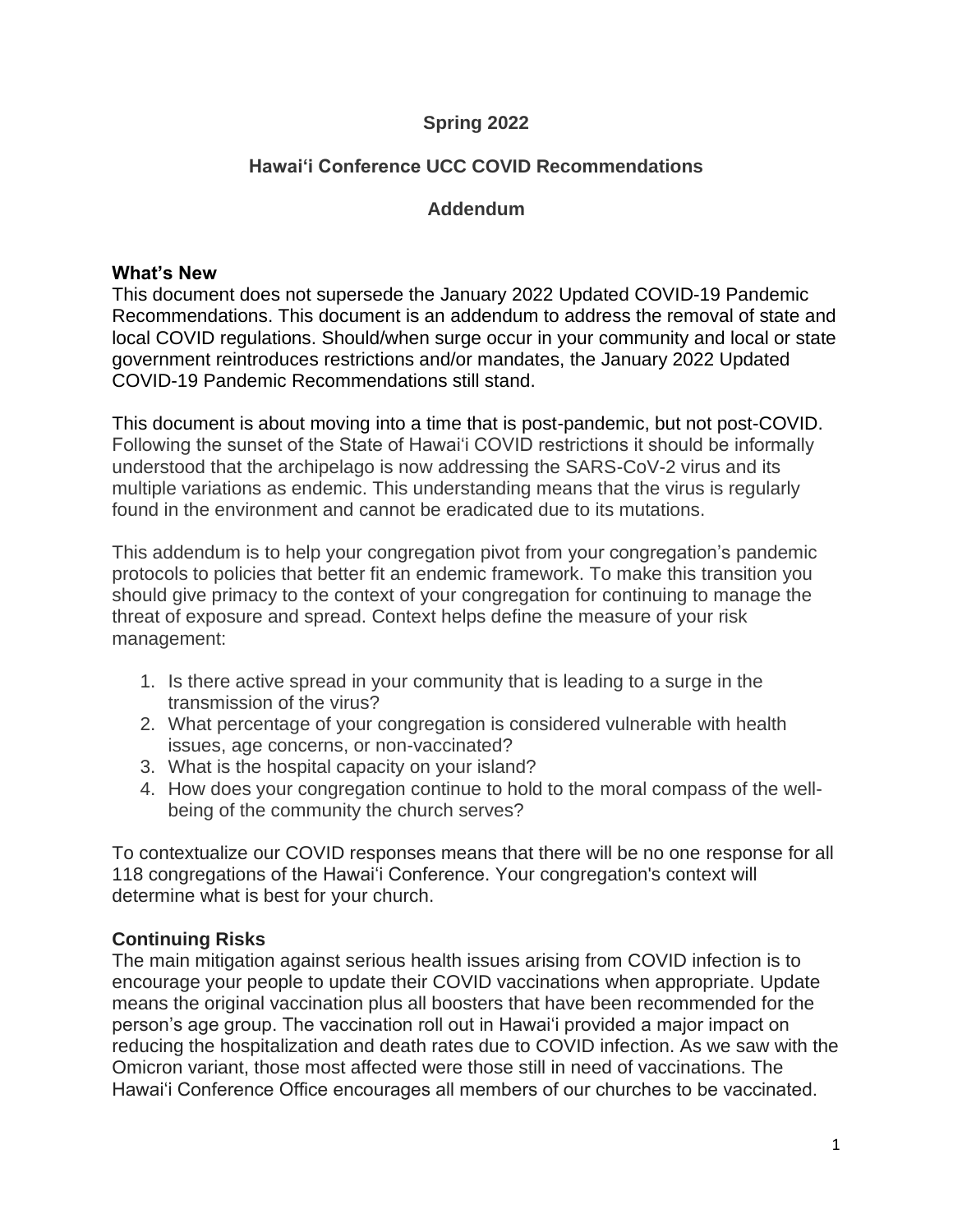While the disease is moving into an endemic state, there is still a risk associated with gathering for sustained periods in enclosed spaces. We urge continued caution and monitoring as your congregation adjusts its COVID protocol to your context.

The goal of your congregation should be to move forward safely towards a less COVIDrestricted lifestyle. A key of your COVID policy should be keeping infectious spread to a minimum so that the virus and its mutations do not become major disruptive forces as they have been. Towards this end the Conference Office recommends retaining the requirement that any person displaying symptoms of COVID-19 must stay home from the church campus until the virus has run its course.

### **Masks**

The latest variants of the virus are now primarily transmitted via personal oral or nasal aerosol, that is, person-to-person via our breath. The Conference Office recommends the continuation of mask-wearing (over mouth and nose) in these contexts:

- For those in vulnerable populations
- In congregations where the vaccination rate is below 70%
- In situations where good ventilation and air flow are unavailable
- When the wider community is experiencing a surge in COVID spread
- When communal singing is taking place, we recommend singing with masks on

# **Social Distancing**

There is minimal risk for close contact in the normal church meeting and worship. While your congregation's context may ask for social distancing to be continued, where spread is low and vulnerability is limited, there is not a need for formal social distancing at this time. However, those in attendance should be sensitive to the desires of others around them. Churches need to continue ensuring good ventilation for all its meeting spaces and have hand sanitizers and masks available for those gathering.

# **Surfaces and Worship Materials**

The scientific evidence indicates that the virus is mutating to an aerosol form and that touch transmission (picking up the virus off a surface) is now minimal. If the church context allows, the use of hymn books, pew bibles, and other worship aids can be resumed. We also recommend that if spread occurs within the congregation these items be removed until it is safe to use them again. When spread rates remain low, the usual forms of church cleaning are sufficient. If spread rates increase in your community, you should do more COVID-rigorous cleaning as suggested in the January 2022 Updated COVID-19 Pandemic Recommendations.

# **Sacraments and Physical Touch**

As noted, the recommendation for hand sanitizers at the egress of meeting and worship spaces is still suggested. Further, minsters should sanitize their hands before distributing Holy Communion. There can be a return to the normal mode of celebrating Communion for your congregation under these conditions:

• The congregation has a vaccination rate of 70% or higher